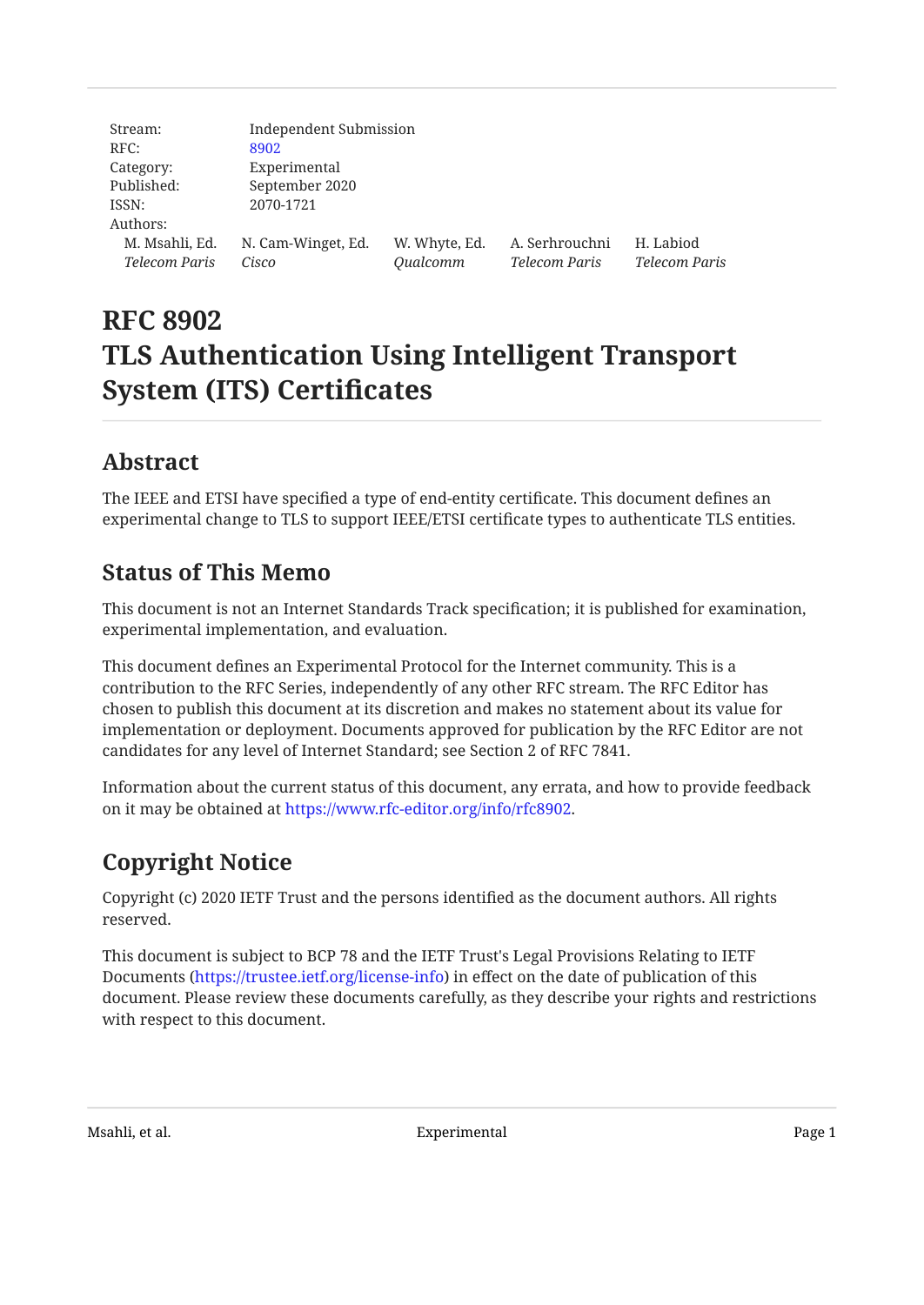#### <span id="page-1-0"></span>**[Table of Contents](#page-1-0)**

- [1.](#page-1-1) [Introduction](#page-1-1)
	- [1.1.](#page-3-0) [Experiment Overview](#page-3-0)
- [2.](#page-3-1) [Requirements Terminology](#page-3-1)
- [3.](#page-3-2) [Extension Overview](#page-3-2)
- [4.](#page-4-0) [TLS Client and Server Handshake](#page-4-0)
	- [4.1.](#page-5-0) [Client Hello](#page-5-0)
	- [4.2.](#page-6-0) [Server Hello](#page-6-0)
- [5.](#page-6-1) Certifi[cate Veri](#page-6-1)fication
- [6.](#page-7-0) [Examples](#page-7-0)
	- [6.1.](#page-7-1) [TLS Server and TLS Client Use the ITS Certi](#page-7-1)ficate
	- [6.2.](#page-8-0) TLS Client Uses the ITS Certifi[cate and TLS Server Uses the X.509 Certi](#page-8-0)ficate
- [7.](#page-8-1) [Security Considerations](#page-8-1)
	- [7.1.](#page-8-2) Securely Obtaining Certifi[cates from an Online Repository](#page-8-2)
	- [7.2.](#page-8-3) [Expiry of Certi](#page-8-3)ficates
	- [7.3.](#page-9-0) [Algorithms and Cryptographic Strength](#page-9-0)
	- [7.4.](#page-9-1) [Interpreting ITS Certi](#page-9-1)ficate Permissions
	- [7.5.](#page-9-2) [Psid and Pdufunctionaltype in Certi](#page-9-2)ficateVerify
- [8.](#page-10-0) [Privacy Considerations](#page-10-0)
- [9.](#page-10-1) [IANA Considerations](#page-10-1)
- [10](#page-10-2). [Normative References](#page-10-2)

[Acknowledgements](#page-11-0)

[Authors' Addresses](#page-11-1)

### <span id="page-1-1"></span>**[1. Introduction](#page-1-1)**

The TLS protocol [RFC8446] allows the use of X.509 certificates and raw public keys to authenticate servers and clients. This document describes an experimental extension following the procedures laid out by  $[{\rm RFC}7250]$  to support use of the certificate format specified by the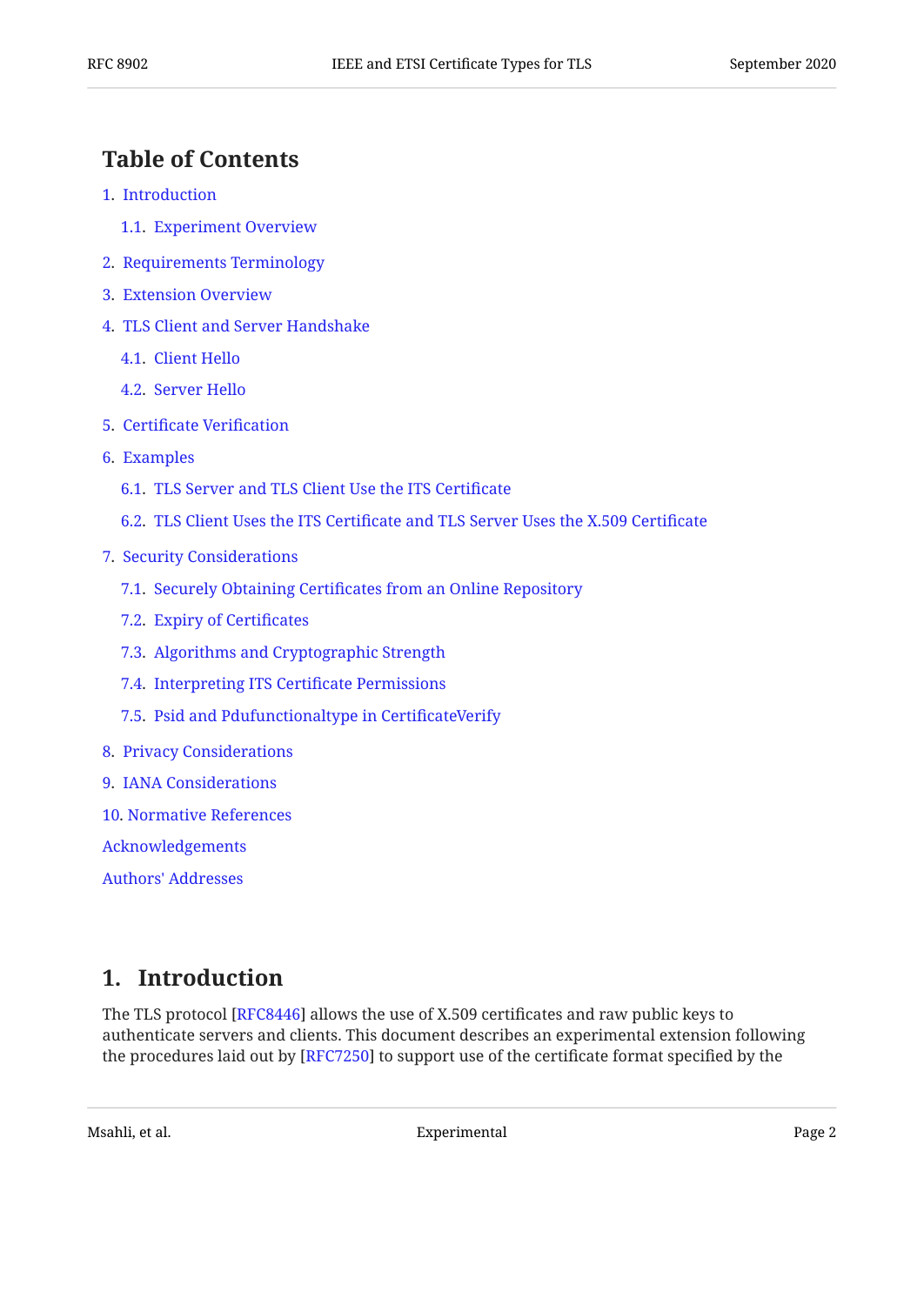IEEE in [IEEE1609.2] and profiled by the European Telecommunications Standards Institute (ETSI) in [TS103097]. These standards specify secure communications in vehicular environments. These certificates are referred to in this document as Intelligent Transport Systems (ITS) Certificates.

The certificate types are optimized for bandwidth and processing time to support delay-sensitive applications and also to provide both authentication and authorization information to enable fast access control decisions in ad hoc networks found in Intelligent Transport Systems (ITS). The standards specify different types of certificates to support a full Public Key Infrastructure (PKI) specification; the certificates to be used in this context are end-entity certificates, i.e., certificates that have the IEEE 1609.2 appPermissions field present.

Use of ITS certificates is becoming widespread in the ITS setting. ITS communications, in practice, make heavy use of 10 MHz channels with a typical throughput of 6 Mbps. (The 802.11OCB modulation that gives this throughput is not the one that gives the highest throughput, but it provides for a robust signal over a range up to 300-500 m, which is the "sweet spot" communications range for ITS operations like collision avoidance). The compact nature of ITS certificates as opposed to X.509 certificates makes them appropriate for this setting.

The ITS certificates are also suited to the machine-to-machine (M2M) ad hoc network setting because their direct encoding of permissions (see [Section 7.4\)](#page-9-1) allows a receiver to make an immediate accept/deny decision about an incoming message without having to refer to a remote identity and access management server. The EU has committed to the use of ITS certificates in Cooperative Intelligent Transport Systems deployments. A multi-year project developed a certificate policy for the use of ITS certificates, including a specification of how different root certificates can be trusted across the system (hosted at < [https://ec.europa.eu/transport/themes/its/](https://ec.europa.eu/transport/themes/its/c-its_en) [c-its\\_en](https://ec.europa.eu/transport/themes/its/c-its_en)>, direct link at <https://ec.europa.eu/transport/sites/transport/files/c->). its\_certifi[cate\\_policy\\_release\\_1.pdf](https://ec.europa.eu/transport/sites/transport/files/c-its_certificate_policy_release_1.pdf)

The EU has committed funding for the first five years of operation of the top-level Trust List Manager entity, enabling organizations such as motor vehicle original equipment manufacturers (OEMs) and national road authorities to create root certificate authorities (CAs) and have them trusted. In the US, the US Department of Transportation (USDOT) published a proposed regulation, active as of late 2019 though not rapidly progressing, requiring all light vehicles in the US to implement vehicle-to-everything (V2X) communications, including the use of ITS certificates (available at < [https://www.federalregister.gov/documents/2017/01/12/2016-31059/](https://www.federalregister.gov/documents/2017/01/12/2016-31059/federal-motor-vehicle-safety-standards-v2v-communications) [federal-motor-vehicle-safety-standards-v2v-communications](https://www.federalregister.gov/documents/2017/01/12/2016-31059/federal-motor-vehicle-safety-standards-v2v-communications)>). As of 2019, ITS deployments across the US, Europe, and Australia were using ITS certificates. Volkswagen has committed to deploying V2X using ITS certificates. New York, Tampa, and Wyoming are deploying traffic management systems using ITS certificates. GM deployed V2X in the Cadillac CTS, using ITS certificates.

ITS certificates are also used in a number of standards that build on top of the foundational IEEE and ETSI standards, particularly the Society of Automobile Engineers (SAE) J2945/x series of standards for applications and ISO 21177 [ISO21177], which builds a framework for exchanging multiple authentication tokens on top of the TLS variant specified in this document.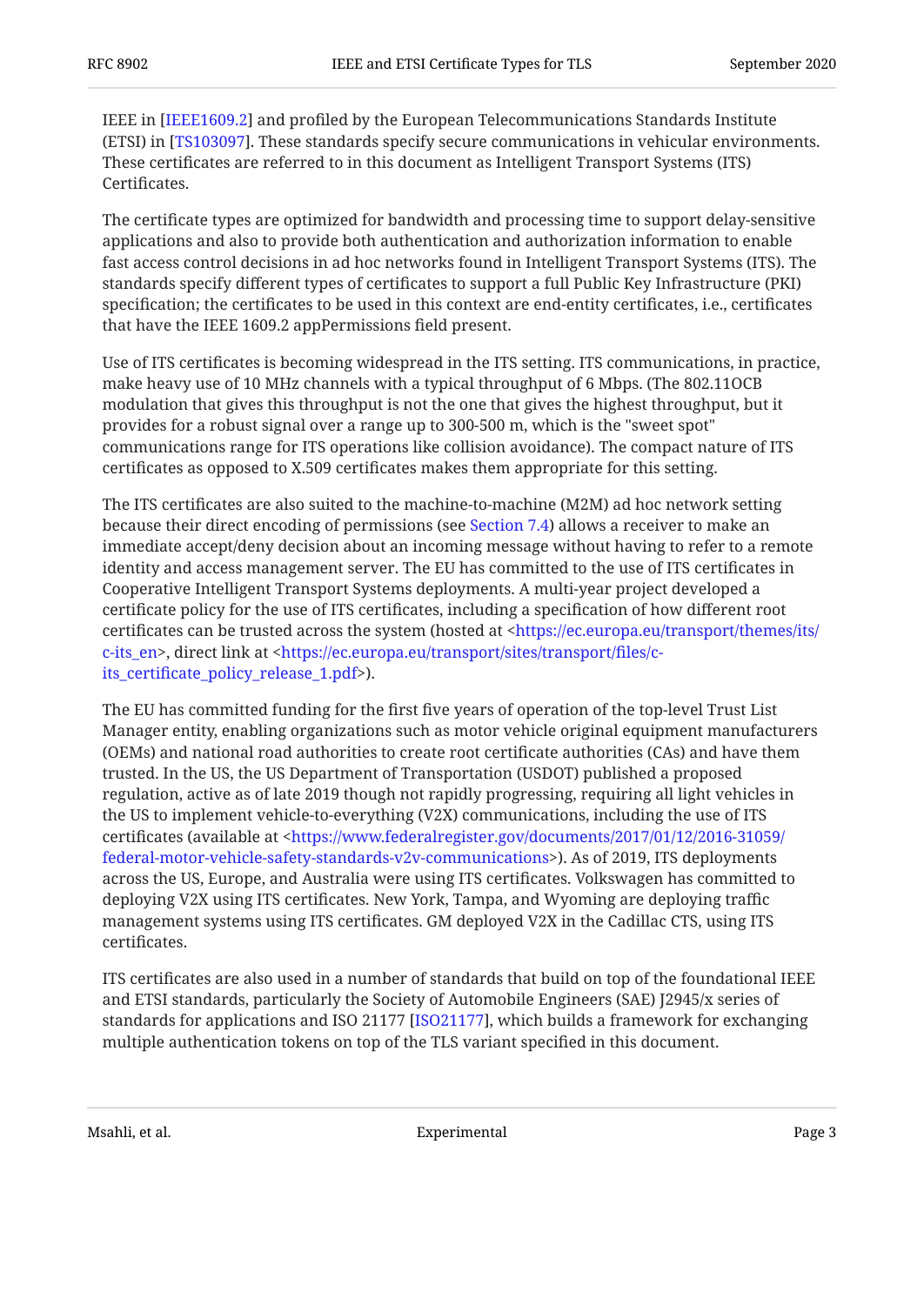#### <span id="page-3-0"></span>**[1.1. Experiment Overview](#page-3-0)**

This document describes an experimental extension to the TLS security model. It uses a form of certificate that has not previously been used in the Internet. Systems using this Experimental approach are segregated from systems using standard TLS by the use of a new certificate type value, reserved through IANA (see [Section 9\)](#page-10-1). An implementation of TLS that is not involved in the Experiment will not recognize this new certificate type and will not participate in the experiment; TLS sessions will either negotiate the use of existing X.509 certificates or fail to be established.

<span id="page-3-1"></span>This extension has been encouraged by stakeholders in the Cooperative ITS community in order to support ITS use-case deployment, and it is anticipated that its use will be widespread.

### **[2. Requirements Terminology](#page-3-1)**

The key words "MUST", "MUST NOT", "REQUIRED", "SHALL", "SHALL NOT", "SHOULD", "SHOULD <code>NOT",</code> "<code>RECOMMENDED", "NOT RECOMMENDED", "MAY", and "OPTIONAL" in this document are to</code> be interpreted as described in BCP 14 [RFC2119] [RFC8174] when, and only when, they appear in all capitals, as shown here.

### <span id="page-3-2"></span>**[3. Extension Overview](#page-3-2)**

The TLS extensions "client\_certificate\_type" and "server\_certificate\_type" [\[RFC7250](#page-11-3)] are used to negotiate the type of Certificate messages used in TLS to authenticate the server and, optionally, the client. Using separate extensions allows for mixed deployments where the client and server can use certificates of different types. It is expected that ITS deployments will see both peers using ITS certificates due to the homogeneity of the ecosystem, but there is no barrier at a technical level that prevents mixed certificate usage. This document defines a new certificate type, 1609Dot2, for usage with TLS 1.3. The updated CertificateType enumeration and corresponding addition to the CertificateEntry structure are shown below. CertificateType values are sent in the "server\_certificate\_type" and "client\_certificate\_type" extensions, and the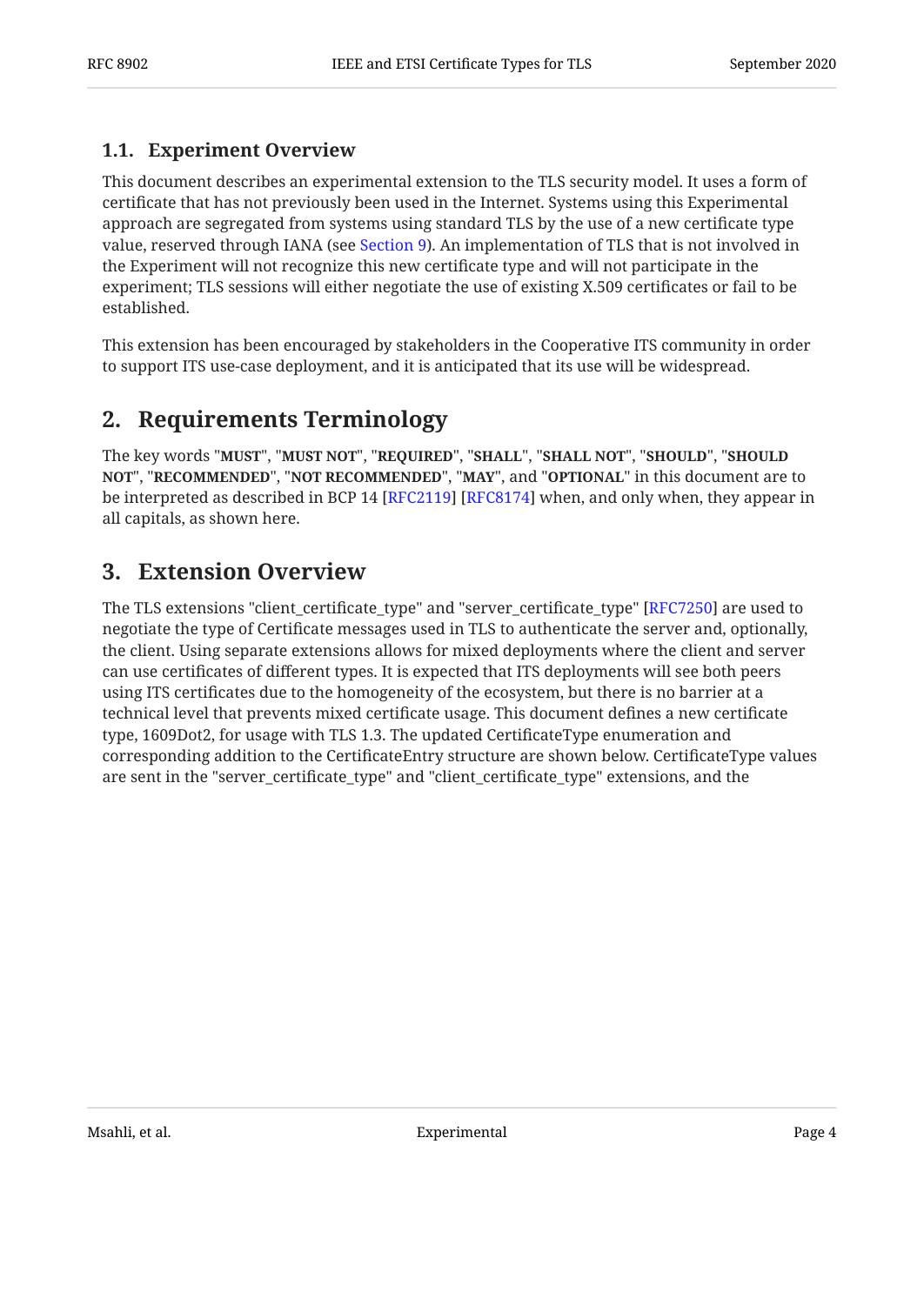CertificateEntry structures are included in the certificate chain sent in the Certificate message. In the case of TLS 1.3, the "client\_certificate\_type" **SHALL** contain a list of supported certificate types proposed by the client as provided in the figure below:

```
 /* Managed by IANA */
  enum {
      X509(0),
     RawPublicKey(2),
      1609Dot2(3),
      (255)
  } CertificateType;
  struct {
      select (certificate_type) {
          /* certificate type defined in this document.*/
           case 1609Dot2:
           opaque cert_data<1..2^24-1>;
           /* RawPublicKey defined in RFC 7250*/
          case RawPublicKey:
          opaque ASN.1_subjectPublicKeyInfo<1..2^24-1>;
          /* X.509 certificate defined in RFC 8446*/
          case X.509:
          opaque cert_data<1..2^24-1>;
           };
         Extension extensions<0..2^16-1>;
     } CertificateEntry;
```
As per [RFC7250], the server processes the received [endpoint]\_certificate\_type extension(s) and selects one of the offered certificate types, returning the negotiated value in its EncryptedExtensions (TLS 1.3) message. Note that there is no requirement for the negotiated value to be the same in client\_certificate\_type and server\_certificate\_type extensions sent in the same message.

## <span id="page-4-0"></span>**[4. TLS Client and Server Handshake](#page-4-0)**

[Figure 1](#page-5-1) shows the handshake message flow for a full TLS 1.3 handshake negotiating both certificate types.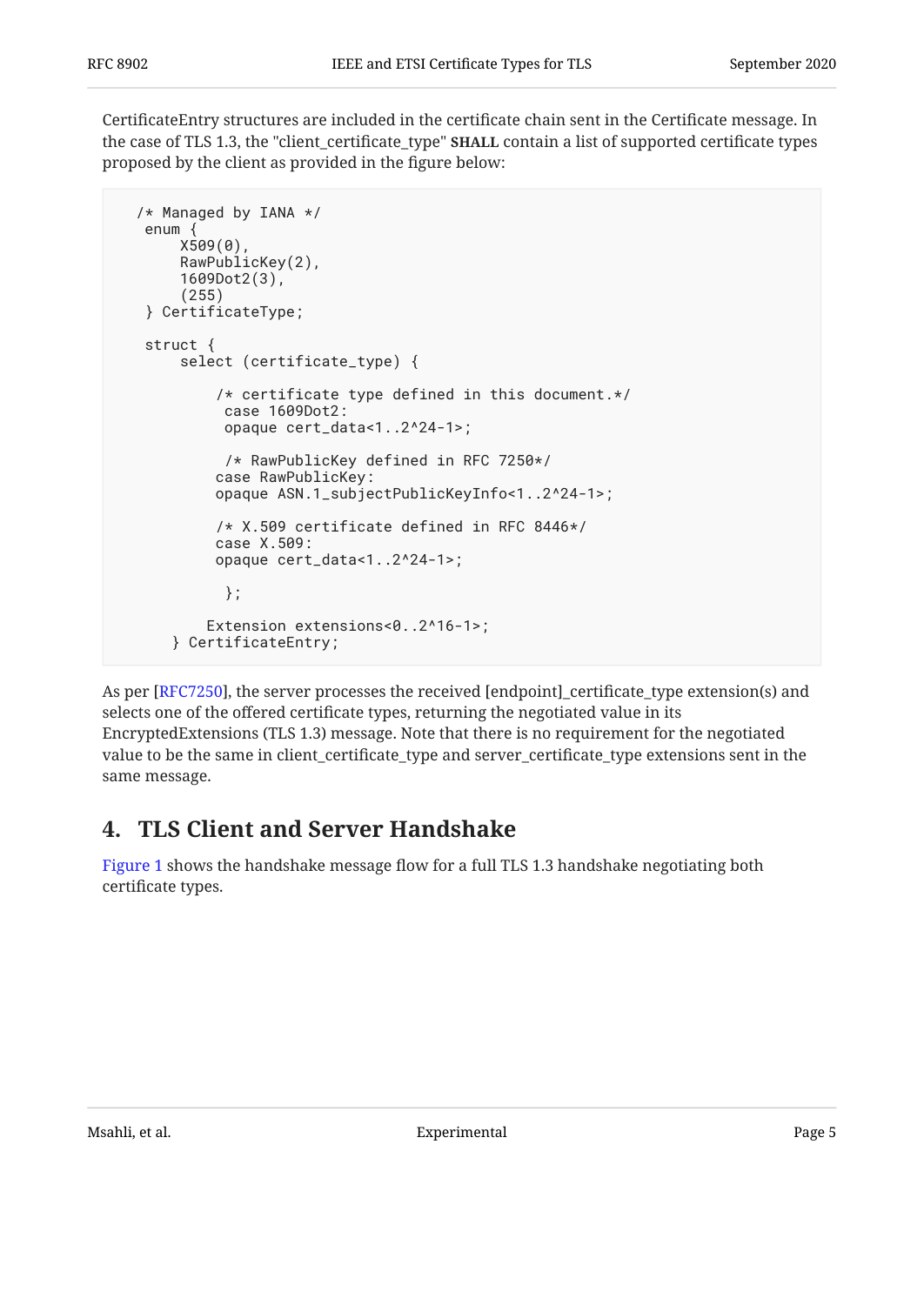<span id="page-5-1"></span>

| Client                                                                                                                                    | Server                                                                                                                                                                                             |
|-------------------------------------------------------------------------------------------------------------------------------------------|----------------------------------------------------------------------------------------------------------------------------------------------------------------------------------------------------|
| Key ^ ClientHello<br>Exch $ $ + server_certificate_type*<br>  + client_certificate_type*<br>  + key_share*<br>$v +$ signature_algorithms* | ServerHello ^ Key<br>+ key_share* v Exch<br>{EncryptedExtensions} ^ Server<br>{+ server_certificate_type*}  Params<br>{+ client_certificate_type*} <br>{CertificateRequest*} v<br>{Certificate*} ^ |
|                                                                                                                                           | {CertificateVerify*}   Auth<br>{Finished} v                                                                                                                                                        |
| ^ {Certificate*}<br>Auth   {CertificateVerify*}<br>v {Finished}<br>$+$                                                                    | <------- [Application Data*]<br>[Application Data] <-------> [Application Data]<br>Indicates noteworthy extensions sent in the<br>previously noted message.                                        |
| $\star$                                                                                                                                   | Indicates optional or situation-dependent<br>messages/extensions that are not always sent.                                                                                                         |
|                                                                                                                                           | {} Indicates messages protected using keys<br>derived from a [sender]_handshake_traffic_secret.                                                                                                    |
|                                                                                                                                           | [] Indicates messages protected using keys<br>derived from [sender]_application_traffic_secret_N.                                                                                                  |

*[Figure 1:](#page-5-1) Message Flow with Certifi[cate Type Extension for Full TLS 1.3 Handshake](#page-5-1)* 

In the case of TLS 1.3, in order to negotiate the support of ITS certificate-based authentication, clients and servers include the extension of type "client\_certificate\_type" and "server\_certificate\_type" in the extended Client Hello and "EncryptedExtensions".

#### <span id="page-5-0"></span>**[4.1. Client Hello](#page-5-0)**

In order to indicate the support of ITS certificates, a client **MUST** include an extension of type "client\_certificate\_type" or "server\_certificate\_type" in the extended Client Hello message as describedin Section 4.1.2 of [RFC8446] (TLS 1.3).

For TLS 1.3, the rules for when the Client Certificate and CertificateVerify messages appear are as follows:

- $\bullet$  The client's Certificate message is present if and only if the server sent a CertificateRequest message.
- The client's CertificateVerify message is present if and only if the client's Certificate message is present and contains a non-empty certificate\_list.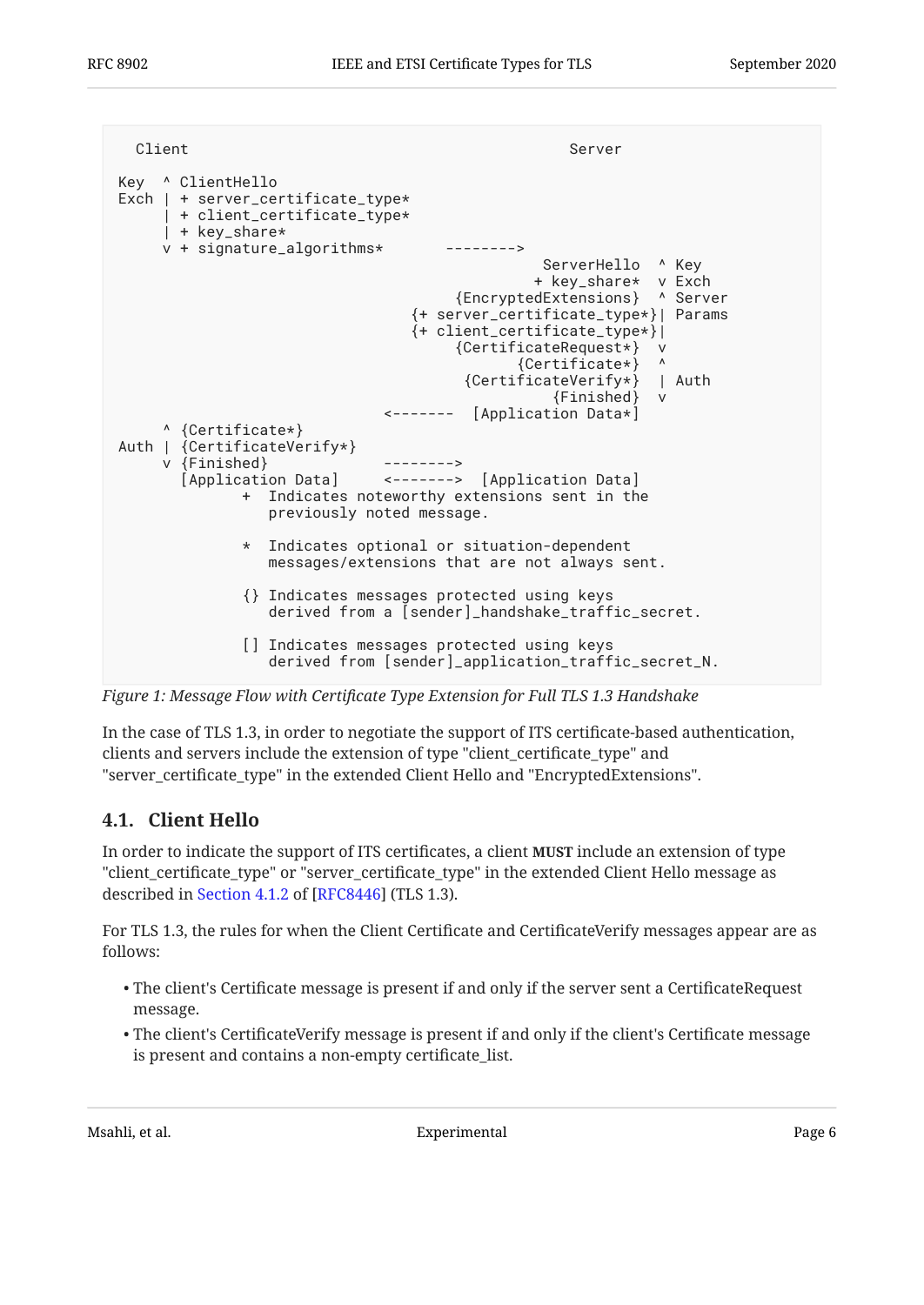For maximum compatibility, all implementations **SHOULD** be prepared to handle "potentially" extraneous certificates and arbitrary orderings from any TLS version, with the exception of the end-entity certificate, which **MUST** be first.

#### <span id="page-6-0"></span>**[4.2. Server Hello](#page-6-0)**

When the server receives the Client Hello containing the client\_certificate\_type extension and/or the server certificate type extension, the following scenarios are possible:

- If both the client and server indicate support for the ITS certificate type, the server **MAY** select the first (most preferred) certificate type from the client's list that is supported by both peers.
- $\bullet$  The server does not support any of the proposed certificate types and terminates the session with a fatal alert of type "unsupported certificate".
- The server supports the certificate types specified in this document. In this case, it **MAY** respond with a certificate of this type. It **MAY** also include the client\_certificate\_type extension in Encrypted Extension. Then, the server requests a certificate from the client (via the CertificateRequest message).

The certificates in the TLS client or server certificate chain **MAY** be sent as part of the handshake, **MAY** be obtained from an online repository, or might already be known to and cached at the endpoint. If the handshake does not contain all the certificates in the chain, and the endpoint cannot access the repository and does not already know the certificates from the chain, then it **SHALL** reject the other endpoint's certificate and close the connection. Protocols to support retrieving certificates from a repository are specified in ETSI [TS102941].

### <span id="page-6-1"></span>**[5.](#page-6-1) Certifi[cate Veri](#page-6-1)fication**

Verification of an ITS certificate or certificate chain is described in section 5.1 of [IEEE1609.2]. In the case of TLS 1.3, and when the certificate\_type is 1609.2, the CertificateVerify contents and processing are different than for the CertificateVerify message specified for other values of certificate\_type in [\[RFC8446](#page-11-2)]. In this case, the CertificateVerify message contains an Ieee1609Dot2Data encoded with Canonical Octet Encoding Rules (OER) [[ITU-TX.696](#page-10-6)] of type signed as specified in [IEEE1609.2] and [IEEE1609.2b], where:

- $\bullet$  payload contains an extDataHash containing the SHA-256 hash of the data that the signature is calculated over. This is identical to the data that the signature is calculated over in standard TLS, which is reproduced below for clarity.
- headerInfo.psid indicates the application activity that the certificate is authorizing. •
- headerInfo.generationTime is the time at which the data structure was generated. •
- $\bullet$  headerInfo.pduFunctionalType (as specified in [\[IEEE1609.2b](#page-10-7)]) is present and is set equal to tlsHandshake (1).

All other fields in the headerInfo are omitted. The certificate appPermissions field **SHALL** be present and **SHALL** permit (as defined in [IEEE1609.2]) signing of PDUs with the PSID indicated in the HeaderInfo of the SignedData. If the application specification for that PSID requires Service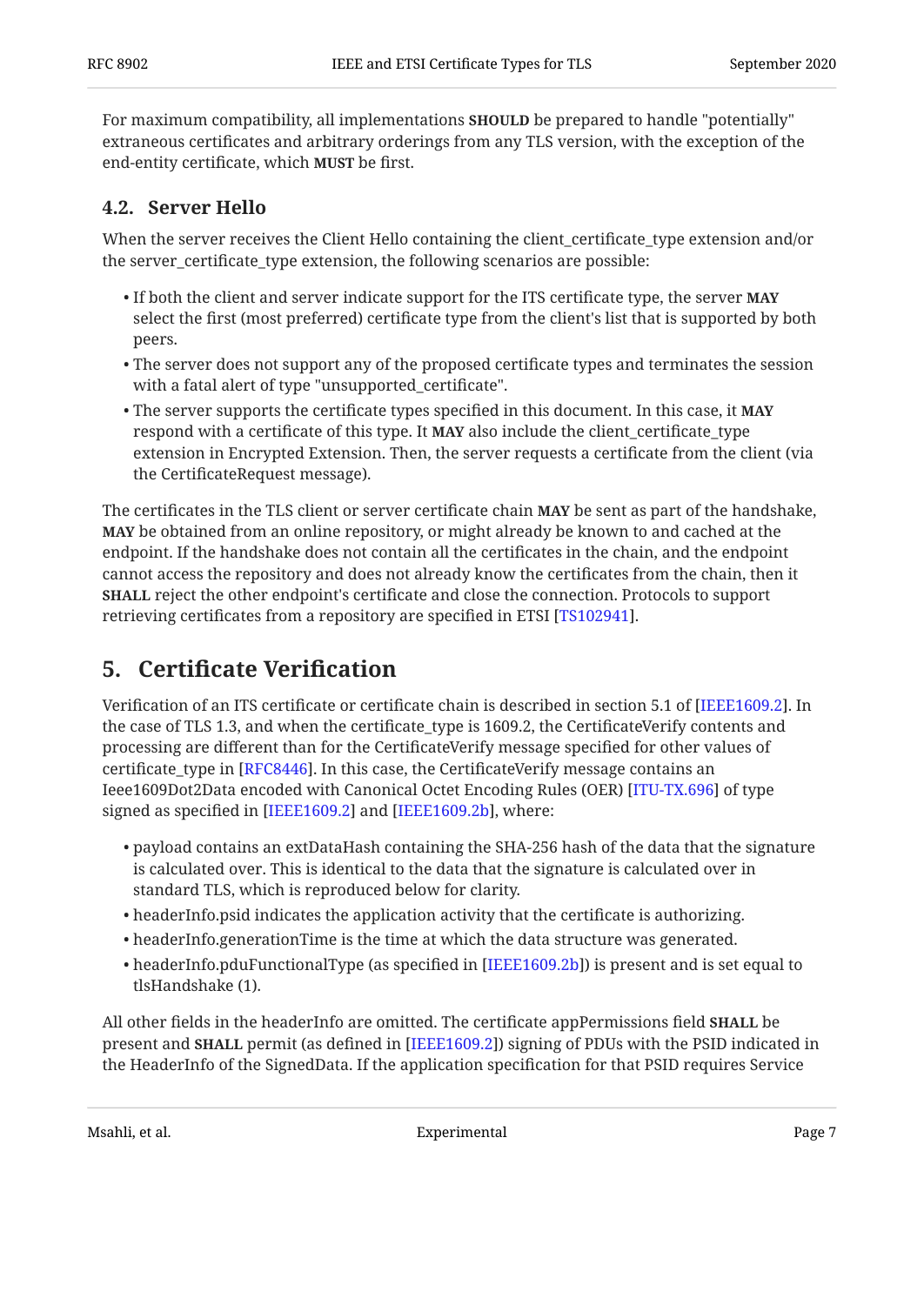Specific Permissions (SSP) for signing a pduFunctionalType of tlsHandshake, this SSP **SHALL** also be present. For more details on the use of PSID and SSP, see [IEEE1609.2], clauses 5.1.1 and 5.2.3.3.3. All other fields in the headerInfo are omitted.

The certificate appPermissions field **SHALL** be present and **SHALL** permit (as defined in [[IEEE1609.2\]](#page-10-3)) signing of PDUs with the PSID indicated in the HeaderInfo of the SignedData. If the application specification for that PSID requires Service Specific Permissions (SSP) for signing a pduFunctionalType of tlsHandshake, this SSP **SHALL** also be present.

The signature and verification are carried out as specified in [IEEE1609.2].

The input to the hash process is identical to the message input for TLS 1.3, as specified in [Section](https://www.rfc-editor.org/rfc/rfc8446#section-4.4.3) [4.4.3](https://www.rfc-editor.org/rfc/rfc8446#section-4.4.3) of [[RFC8446\]](#page-11-2), consisting of pad, context string, separator, and content, where content is Transcript-Hash(Handshake Context, Certificate).

### <span id="page-7-0"></span>**[6. Examples](#page-7-0)**

<span id="page-7-1"></span>Some of the message-exchange examples are illustrated in Figures [2](#page-7-2) and [3](#page-8-4).

#### **[6.1. TLS Server and TLS Client Use the ITS Certi](#page-7-1)ficate**

This section shows an example where the TLS client as well as the TLS server use ITS certificates. In consequence, both the server and the client populate the client\_certificate\_type and server\_certificate\_type extension with the IEEE 1609 Dot 2 type as mentioned in [Figure 2](#page-7-2).

```
Client Server Server Server Server Server Server Server Server Server Server Server Server Server Server Server
ClientHello,
client_certificate_type=1609Dot2,
server_certificate_type=1609Dot2, --------> ServerHello,
                                           {EncryptedExtensions}
                             {client_certificate_type=1609Dot2}
                             {server_certificate_type=1609Dot2}
                                           {CertificateRequest}
                                                   {Certificate}
                                             {CertificateVerify}
                                                       {Finished}
   {Certificate} <------- [Application Data]
   {CertificateVerify}
   {Finished} -------->
   [Application Data] <-------> [Application Data]
```
*[Figure 2: TLS Client and TLS Server Use the ITS Certi](#page-7-2)ficate*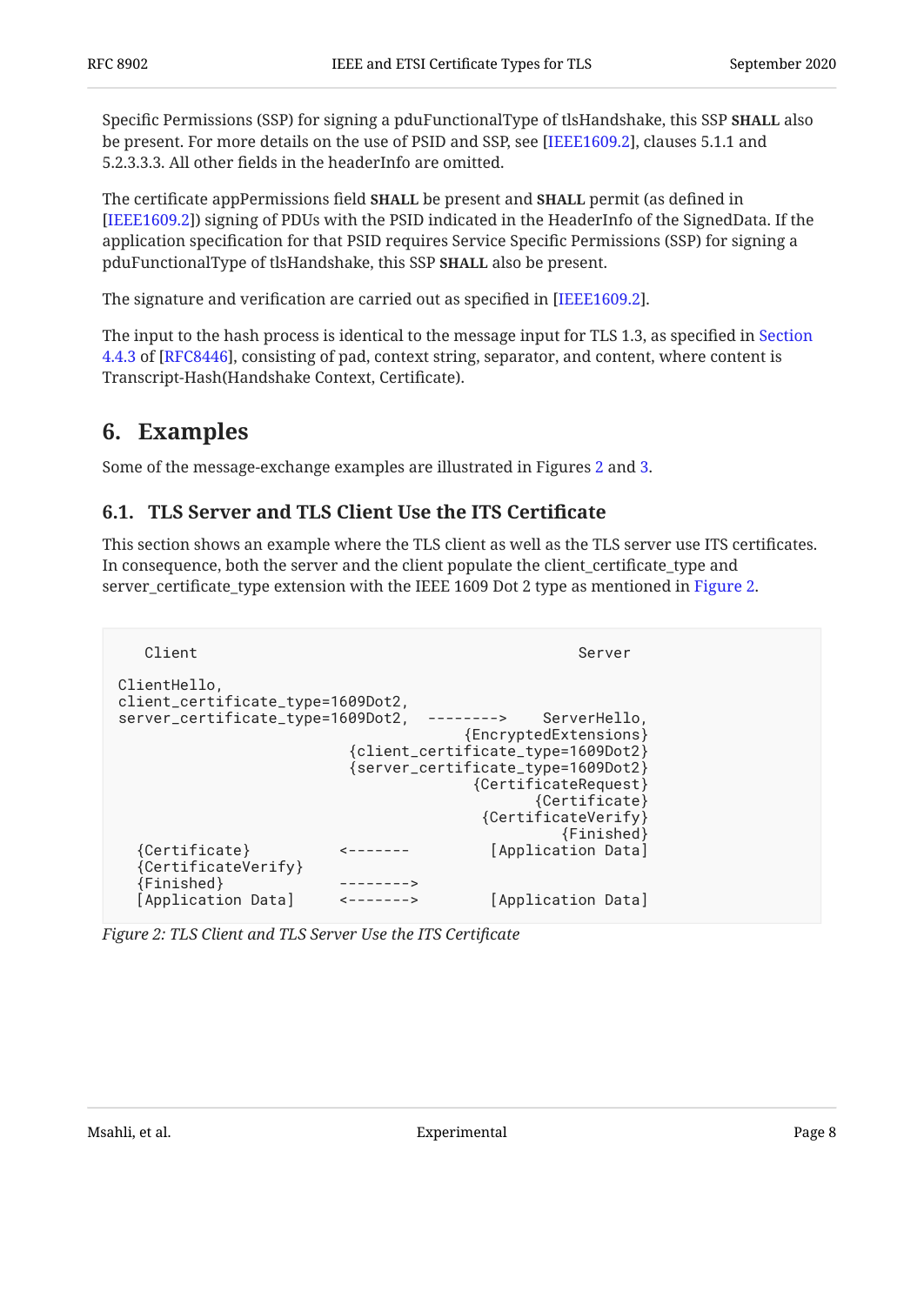#### <span id="page-8-0"></span>**[6.2. T](#page-8-0)LS Client Uses the ITS Certifi[cate and TLS Server Uses the X.509](#page-8-0) [Certi](#page-8-0)ficate**

This example shows the TLS authentication, where the TLS client populates the server\_certificate\_type extension with the X.509 certificate and raw public key type as presented in [Figure 3](#page-8-4). The client indicates its ability to receive and validate an X.509 certificate from the server. The server chooses the X.509 certificate to make its authentication with the client. This is applicable in the case of a raw public key supported by the server.

```
Client Server
ClientHello,
client_certificate_type=(1609Dot2),
server_certificate_type=(1609Dot2,
X509, RawPublicKey), The Contract -----------> ServerHello,
                                    {EncryptedExtensions}
                         {client_certificate_type=1609Dot2}
                            {server_certificate_type=X509}
                                     {CertificateRequest}
                                           {Certificate}
                                      {CertificateVerify}
                                              {Finished}
                         <--------- [Application Data]
{Finished} --------->
[Application Data] <--------> [Application Data]
```
<span id="page-8-1"></span>*[Figure 3:](#page-8-4) TLS Client Uses the ITS Certifi[cate and TLS Server Uses the X.509 Certi](#page-8-4)ficate* 

### **[7. Security Considerations](#page-8-1)**

This section provides an overview of the basic security considerations that need to be taken into account before implementing the necessary security mechanisms. The security considerations described throughout [RFC8446] apply here as well.

#### <span id="page-8-2"></span>**[7.1. S](#page-8-2)ecurely Obtaining Certifi[cates from an Online Repository](#page-8-2)**

In particular, the certificates used to establish a secure connection **MAY** be obtained from an online repository. An online repository may be used to obtain the CA certificates in the chain of either participant in the secure session. ETSI TS 102 941 [TS102941] provides a mechanism that can be used to securely obtain ITS certificates.

#### <span id="page-8-3"></span>**[7.2. Expiry of Certi](#page-8-3)ficates**

Conventions around certificate lifetime differ between ITS certificates and X.509 certificates, and in particular, ITS certificates may be relatively short lived compared with typical X.509 certificates. A party to a TLS session that accepts ITS certificates **MUST** check the expiry time in the received ITS certificate and **SHOULD** terminate a session when the certificate received in the handshake expires.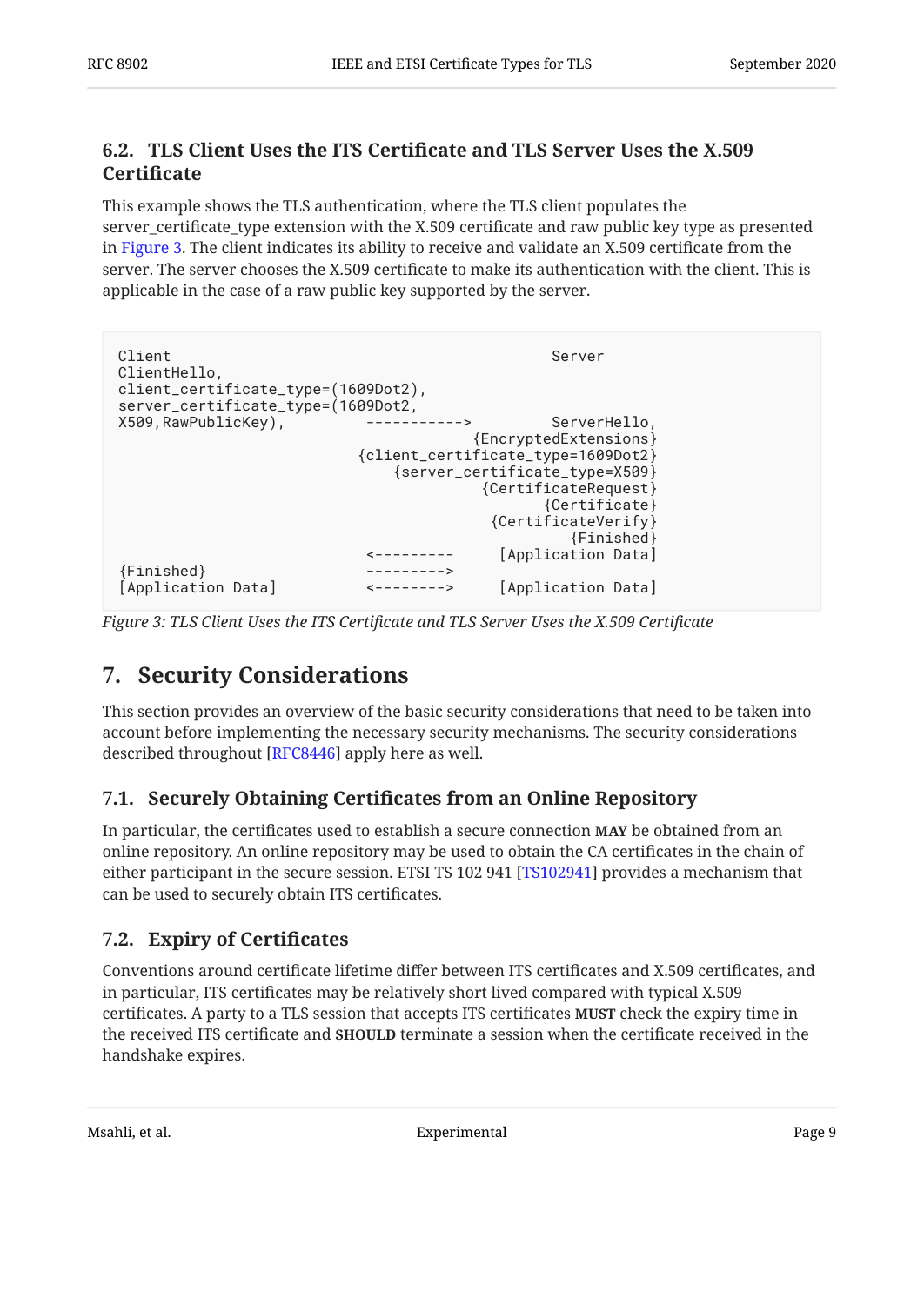#### <span id="page-9-0"></span>**[7.3. Algorithms and Cryptographic Strength](#page-9-0)**

All ITS certificates use public-key cryptographic algorithms with an estimated strength on the order of 128 bits or more, specifically, Elliptic Curve Cryptography (ECC) based on curves with keys of length 256 bits or longer. An implementation of the techniques specified in this document **SHOULD** require that if X.509 certificates are used by one of the parties to the session, those certificates are associated with cryptographic algorithms with (pre-quantum-computer) strength of at least 128 bits.

#### <span id="page-9-1"></span>**[7.4. Interpreting ITS Certi](#page-9-1)ficate Permissions**

ITS certificates in TLS express the certificate holders permissions using two fields: a PSID, also known as an ITS Application Identifier (ITS-AID), which identifies a broad set of application activities that provide a context for the certificate holder's permissions, and a Service Specific Permissions (SSP) field associated with that PSID, which identifies which specific application activities the certificate holder is entitled to carry out within the broad set of activities identified by that PSID. For example, SAE [SAEJ29453] uses PSID 0204099 to indicate activities around reporting weather and managing weather response activities, and an SSP that states whether the certificate holder is a Weather Data Management System (WDMS, i.e., a central road manager), an ordinary vehicle, or a vehicle belonging to a managed road maintenance fleet. For more information about PSIDs, see [IEEE1609.12], and for more information about the development of SSPs, see [[SAEJ29455\]](#page-11-8).

#### <span id="page-9-2"></span>**[7.5. Psid and Pdufunctionaltype in Certi](#page-9-2)ficateVerify**

The CertificateVerify message for TLS 1.3 is an Ieee1609Dot2Data of type signed, where the signature contained in this Ieee1609Dot2Data was generated using an ITS certificate. This certificate may include multiple PSIDs. When a CertificateVerify message of this form is used, the HeaderInfo within the Ieee1609Dot2Data **MUST** have the pduFunctionalType field present and set to tlsHandshake. The background to this requirement is as follows: an ITS certificate may (depending on the definition of the application associated with its PSID(s)) be used to directly sign messages or to sign TLS CertificateVerify messages, or both. To prevent the possibility that a signature generated in one context could be replayed in a different context, i.e., that a message signature could be replayed as a CertificateVerify, or vice versa, the pduFunctionalType field provides a statement of intent by the signer as to the intended use of the signed message. If the pduFunctionalType field is absent, the message is a directly signed message for the application and **MUST NOT** be interpreted as a CertificateVerify.

Note that each PSID is owned by an owning organization that has sole rights to define activities associated with that PSID. If an application specifier wishes to expand activities associated with an existing PSID (for example, to include activities over a secure session such as specified in this document), that application specifier must negotiate with the PSID owner to have that functionality added to the official specification of activities associated with that PSID.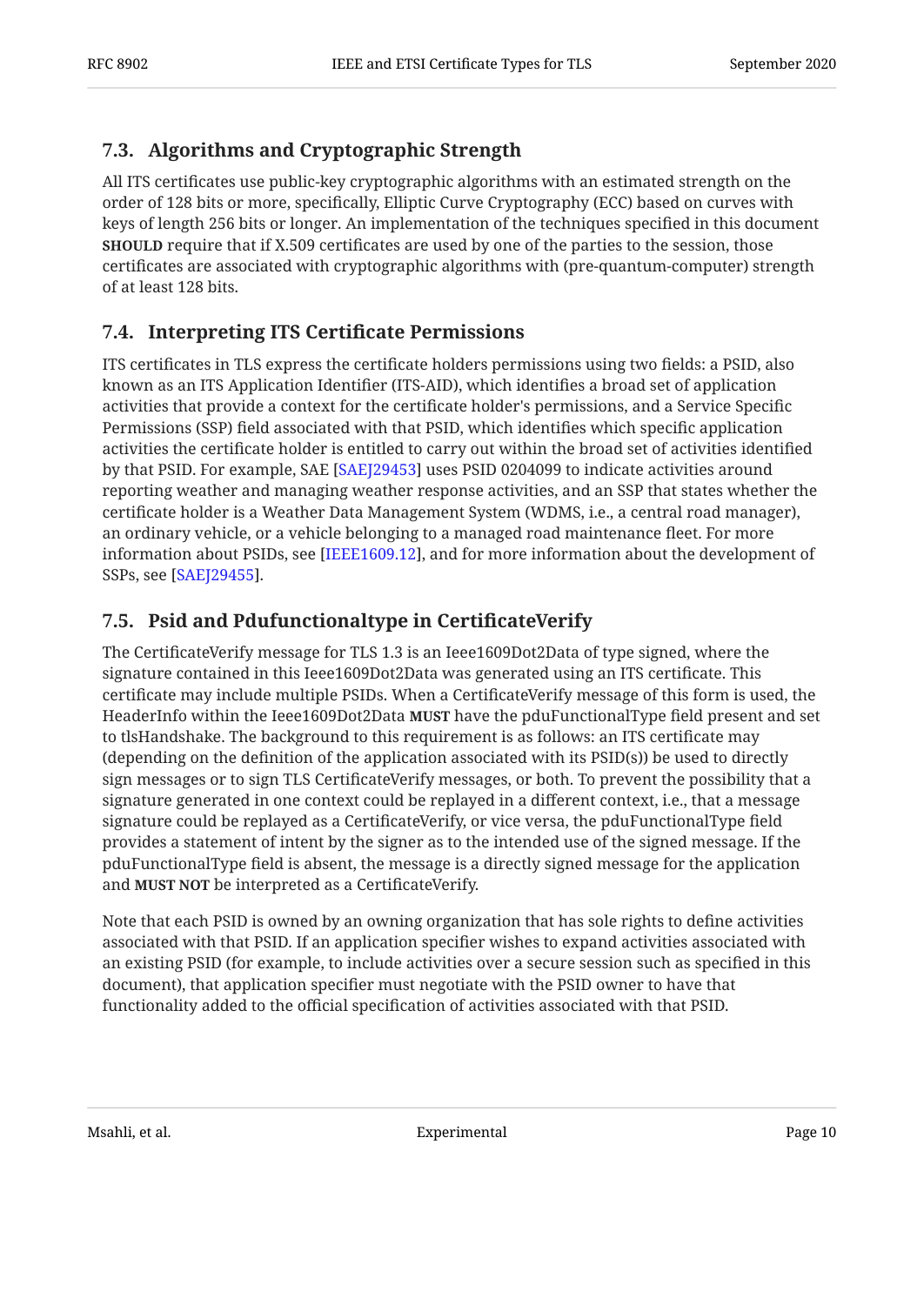### <span id="page-10-0"></span>**[8. Privacy Considerations](#page-10-0)**

For privacy considerations in a vehicular environment, the ITS certificate is used for many reasons:

- $\bullet$  In order to address the risk of a personal data leakage, messages exchanged for vehicle-tovehicle (V2V) communications are signed using ITS pseudonym certificates.
- $\bullet$  The purpose of these certificates is to provide privacy and minimize the exchange of private data.

### <span id="page-10-1"></span>**[9. IANA Considerations](#page-10-1)**

IANA maintains the "Transport Layer Security (TLS) Extensions" registry with a subregistry called "TLS Certificate Types".

<span id="page-10-2"></span>Value 3 was previously assigned for "1609Dot2" and included a reference to draft-tlscertieee1609. IANA has updated this entry to reference this RFC.

### **[10. Normative References](#page-10-2)**

- <span id="page-10-8"></span>**[IEEE1609.12]** IEEE, "IEEE Standard for Wireless Access in Vehicular Environments (WAVE) -Identifier Allocations", IEEE 1609.12-2016, December 2016.
- <span id="page-10-3"></span>**[IEEE1609.2]** IEEE, "IEEE Standard for Wireless Access in Vehicular Environments -- Security Services for Applications and Management Messages", IEEE Standard 1609.2-2016, DOI 10.1109/IEEESTD.2016.7426684, March 2016, <[https://](https://doi.org/10.1109/IEEESTD.2016.7426684) . [doi.org/10.1109/IEEESTD.2016.7426684>](https://doi.org/10.1109/IEEESTD.2016.7426684)
- <span id="page-10-7"></span><span id="page-10-6"></span><span id="page-10-4"></span>[IEEE1609.2b] IEEE, "IEEE Standard for Wireless Access in Vehicular Environments--Security Functional Types and Encryption Key Management", IEEE 1609.2b-2019, June 2019. Services for Applications and Management Messages - Amendment 2--PDU
	- **[ISO21177]** ISO, "Intelligent transport systems ITS station security services for secure session establishment and authentication between trusted devices", ISO/TS 21177:2019, August 2019.
	- **[ITU-TX.696]** ITU-T, "Information technology ASN.1 encoding rules: Specification of Octet , , August 2015. Encoding Rules (OER)" Recommendation ITU-T X.696
		- **[RFC2119]** Bradner, S., "Key words for use in RFCs to Indicate Requirement Levels", BCP 14, RFC 2119, DOI 10.17487/RFC2119, March 1997, <[https://www.rfc-editor.org/info/](https://www.rfc-editor.org/info/rfc2119) . [rfc2119>](https://www.rfc-editor.org/info/rfc2119)

<span id="page-10-5"></span>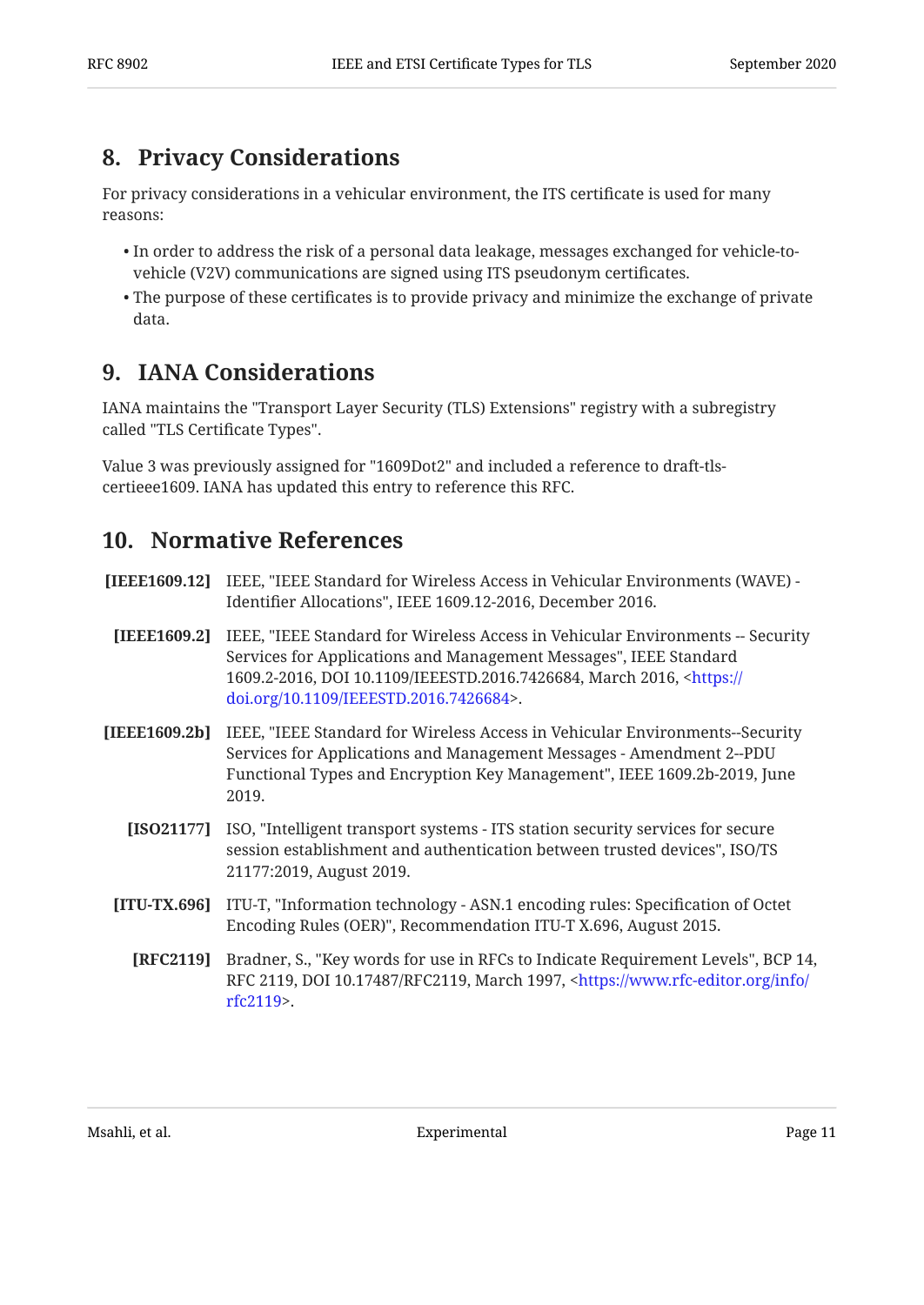<span id="page-11-5"></span><span id="page-11-3"></span><span id="page-11-2"></span>

| [RFC7250]  | Wouters, P., Ed., Tschofenig, H., Ed., Gilmore, J., Weiler, S., and T. Kivinen, "Using<br>Raw Public Keys in Transport Layer Security (TLS) and Datagram Transport<br>Layer Security (DTLS)", RFC 7250, DOI 10.17487/RFC7250, June 2014, <https: <br="">www.rfc-editor.org/info/rfc7250&gt;.</https:> |
|------------|-------------------------------------------------------------------------------------------------------------------------------------------------------------------------------------------------------------------------------------------------------------------------------------------------------|
| [RFC8174]  | Leiba, B., "Ambiguity of Uppercase vs Lowercase in RFC 2119 Key Words", BCP<br>14, RFC 8174, DOI 10.17487/RFC8174, May 2017, <https: <br="" info="" www.rfc-editor.org=""><math>rfc8174</math>.</https:>                                                                                              |
| [RFC8446]  | Rescorla, E., "The Transport Layer Security (TLS) Protocol Version 1.3", RFC 8446,<br>DOI 10.17487/RFC8446, August 2018, <https: info="" rfc8446="" www.rfc-editor.org="">.</https:>                                                                                                                  |
|            | [SAE]29453] SAE, "Requirements for V2I Weather Applications", [2945/3, June 2017.                                                                                                                                                                                                                     |
|            | [SAE]29455] SAE, "Service Specific Permissions and Security Guidelines for Connected<br>Vehicle Applications", J2945/5_202002, February 2020.                                                                                                                                                         |
| [TS102941] | ETSI, "Intelligent Transport Systems (ITS); Security; Trust and Privacy<br>Management", ETSI TS 102 941, 2018.                                                                                                                                                                                        |
| [TS103097] | ETSI, "Intelligent Transport Systems (ITS); Security; Security header and<br>certificate formats", ETSI TS 103 097, 2017.                                                                                                                                                                             |

#### <span id="page-11-8"></span><span id="page-11-7"></span><span id="page-11-6"></span><span id="page-11-4"></span><span id="page-11-0"></span>**[Acknowledgements](#page-11-0)**

The authors wish to thank Adrian Farrel, Eric Rescola, Russ Housley, Ilari Liusvaara, and Benjamin Kaduk for their feedback and suggestions on improving this document. Thanks are due to Sean Turner for his valuable and detailed comments. Special thanks to Panos Kampanakis, Jasja Tijink, and Bill Lattin for their guidance and support of the document.

### <span id="page-11-1"></span>**[Authors' Addresses](#page-11-1)**

#### **Mounira Msahli (EDITOR)**

Telecom Paris France Email: [mounira.msahli@telecom-paris.fr](mailto:mounira.msahli@telecom-paris.fr)

**Nancy Cam-Winget (EDITOR)** Cisco United States of America Email: [ncamwing@cisco.com](mailto:ncamwing@cisco.com)

**William Whyte (EDITOR)** Qualcomm United States of America Email: [wwhyte@qti.qualcomm.com](mailto:wwhyte@qti.qualcomm.com)